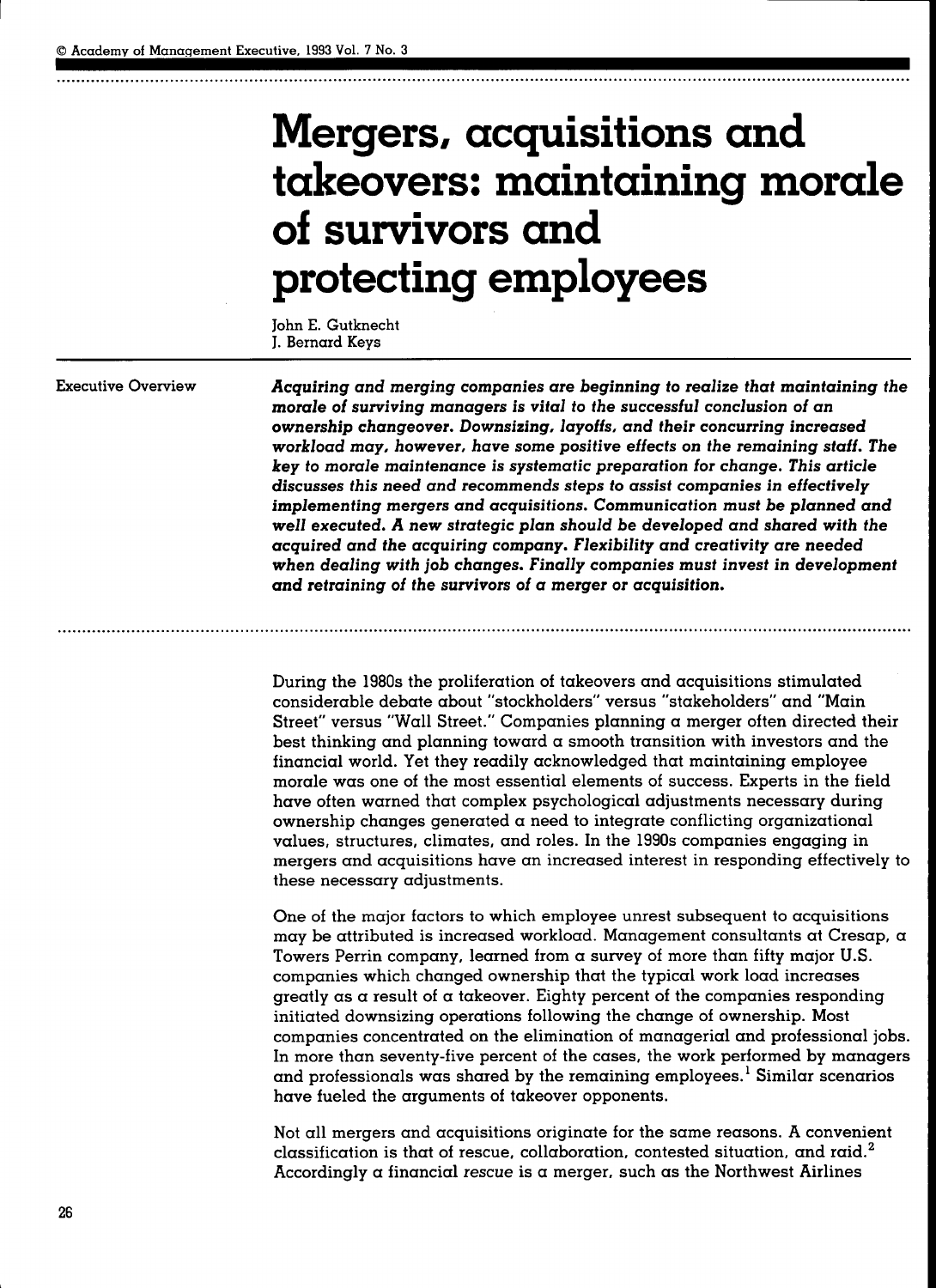purchase of Republic Airlines, that includes an active and openly sought deal to bail a company out of difficulties. Company employees often feel a sense of relief when the buyout is completed, but this feeling quickly dissipates if downsizing and strenuous cost cutting begin. Many mergers may be characterized by collaboration in which one party wants to buy and the other party is willing to sell. Hewlett-Packard's purchase of Apollo Computer, Inc. to obtain first-place workstation market strength could be characterized as collaboration. A confessed *mergei* is one sought by only one of the two involved firms, thus making it difficult to obtain the cooperation of the acquired firm, as was the case with AT&T's takeover of NCR. During the takeover attempt, NCR Chairman and CEO, Charles Exley Jr., blasted AT&T for what he called threats and ultimatums which could "hardly be expected to create a feeling of confidence in AT&T on the part of NCR people." A raid is a planned hostile takeover by  $\alpha$  company, usually with little regard for the plans of the acquired company, such as Ichan's purchase of TWA.

A major cause of negative feelings that ensue after a transition is the frequently resulting layoff. Employees retained after a layoff often experience feelings of guilt, anger, and/or relief. Guilt, or perhaps anger, is generated when  $\alpha$ co-worker is laid off, and although the surviving employee may at first be pleased to have retained a position, the threat of future dismissals is usually present. Alternately, says Brockner, "survivors may feel pleased that the organization has finally rid itself of the deadwood."<sup>3</sup> The possibility of peaceful and positive relationships with employees following a takeover grows slimmer as one moves from the rescue agreement to the stormy takeover of a raid. Ichan learned this costly lesson after grabbing control of rough-flying TWA Airlines. In fewer than three months following the changeover, 6,000 flight attendants walked off the job. Next to leave were TWA's chief operating officer, general counsel, and most of the senior vice presidents. Federal Pension Benefit Guaranty Corporation is now threatening to charge Ichan with  $\alpha$  \$1.1 billion pension shortfall and to attach the debt to Ichan's non-airline businesses.<sup>4</sup>

*The possibility of peaceful and positive relationships with employees following a takeover grows slimmer as one moves from the* **rescue** *agreement to the stormy takeover of a raid.*

From previous discussion, it can be observed that the origin of mergers and acquisitions greatly influences their outcome. By examining the variety of feelings generated, one is better able to respond to the question, "Can  $\alpha$ corporate ownership change result in sustained or improved morale of its survivors?"

### **A Tale of Three Companies**

The authors examined, by means of a survey, the productivity and morale changes resulting from three different corporate transitions. The survey was administered to the supervisors, middle managers, and administrators of three recently acquired companies. One of the sample firms was acquired by collaboration, another by a contested situation, and the third by a rescue operation.<sup>5</sup> Two of the companies surveyed were manufacturing companies and the third was a service-based company.

*Company A.* This service company was acquired in 1990 by a larger operation which had been expanding through acquisitions of companies and the acquisition was a collaborative effort. Company  $A$  was a relatively small utility in the southeast with a closely held ownership. A progressive management had converted its generating plants from natural gas to coal, while retaining the flexibility to use natural gas when prices became attractive, but it possessed no nuclear facilities. The low cost of generated power made it a natural target for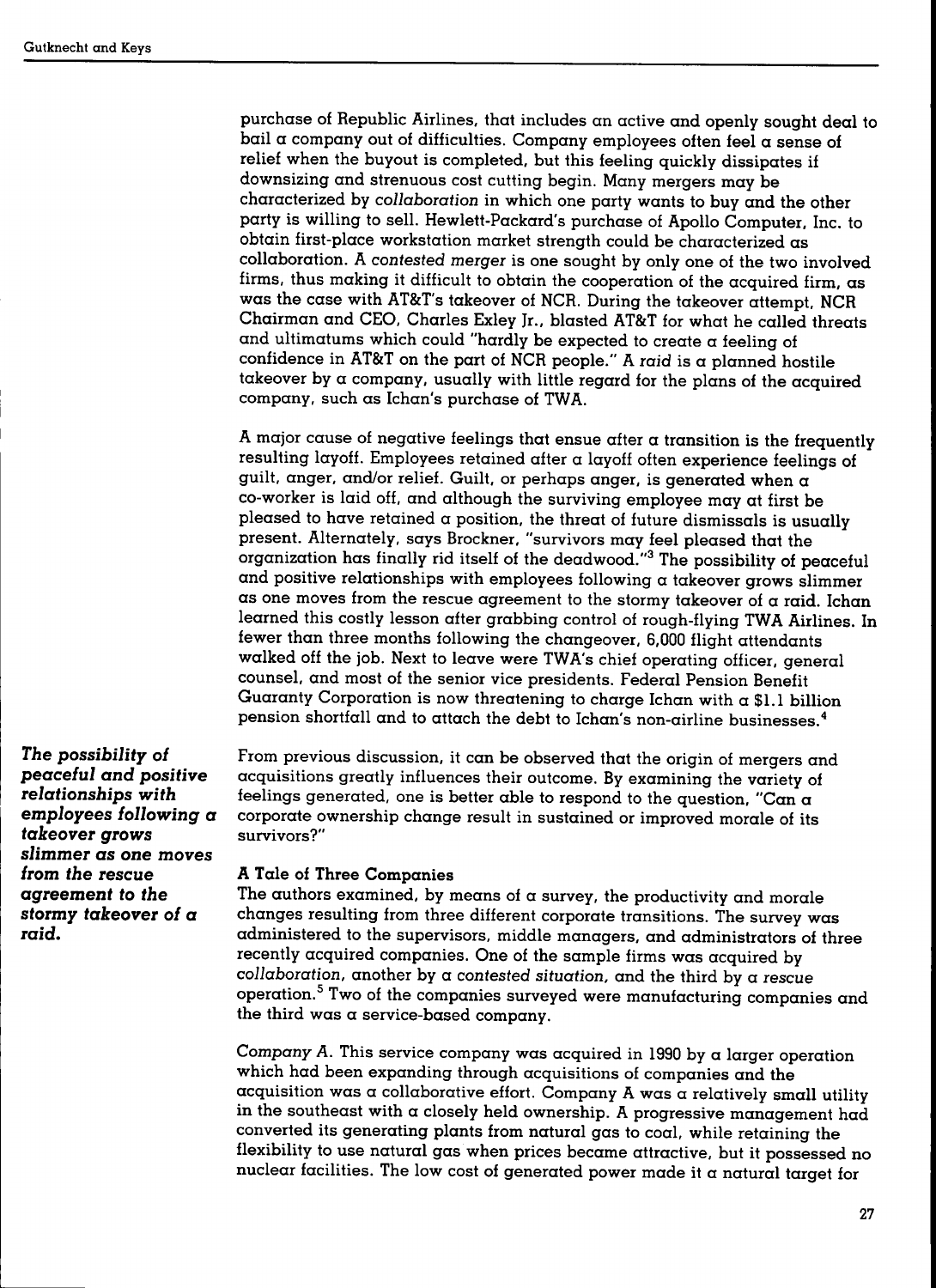an expanding company. The track record of the acquiring company was excellent, thus the marriage was attractive to both parties. It appears that administrative functions will gradually be assumed by the corporate entity and that the company's distribution system and customer service facilities will remain autonomous.

*Company B.* Company B, a multinational manufacturing company, was founded by one of the great American industrialists and once consisted of plants and operations that spanned the globe. It had risen in the ranks to become  $\alpha$ *Fortune 500* company and earned sustained profitability in the 1960s and 1970s. The company then diversified into  $\alpha$  number of businesses. But the loss of the advantages of favorable energy and raw material sources in the early 1980s resulted in  $\alpha$  decline which ended in the splintering of the enterprise and the severance of the company's top management team. In this same period, when company profitability turned sour, the company attempted to resolve cash flow problems by selectively selling off assets. Takeover attempts began in the late 1980s. After a lengthy takeover battle the company ownership shifted into what could be defined as a contested situation. The acquiring company implemented a downsizing operation, resulting in  $\alpha$  return to profitability. The remaining personnel consist of long-term employees who have experienced the company's fall from power.

Company C. Company C is a high-tech aerospace manufacturer which was privately held by the CEO until the mid 1980s. It was acquired by a Forfune *100* company attempting concentric diversification. When the parent company developed cash flow problems in 1990, it put Company C back "on the block." Following several failed divestiture attempts, the original owner was able to establish a consortium to repurchase the company under a highly leveraged buyout, thus representing  $\alpha$  rescue-type acquisition. In the Company C acquisition, attention to "people concerns" was minimal. Little information was communicated about takeover details to the employees. Employee uncertainty about their future mounted and the work climate became threatening and stressful.

#### Survey Description and *Basic Findings*

From the companies surveyed, approximately 400 people divided almost equally across the companies responded. The thrust of the survey was to determine perceived changes in morale in the face of perceived changes in workload, job satisfaction, opportunities for advancement, company productivity, and retention of job security.

In Companies A and B more than fifty percent of the responding persons believed that company productivity had increased. But in Company C significantly fewer employees believed that productivity had increased, and  $\alpha$ much greater number of people believed that productivity had actually decreased since the buyout. Most respondents who reported improvements in productivity from all three companies also reported an increase in job satisfaction. In other words, it was found that the perceived change in productivity for respondents in the three companies was correlated with their perceived improvement in job responsibilities.

#### *Job Redesign as* an Expianation *of Survey Results*

It appears that improved job satisfaction and company performance demonstrated by these surveys can be attributed to fortuitous job redesign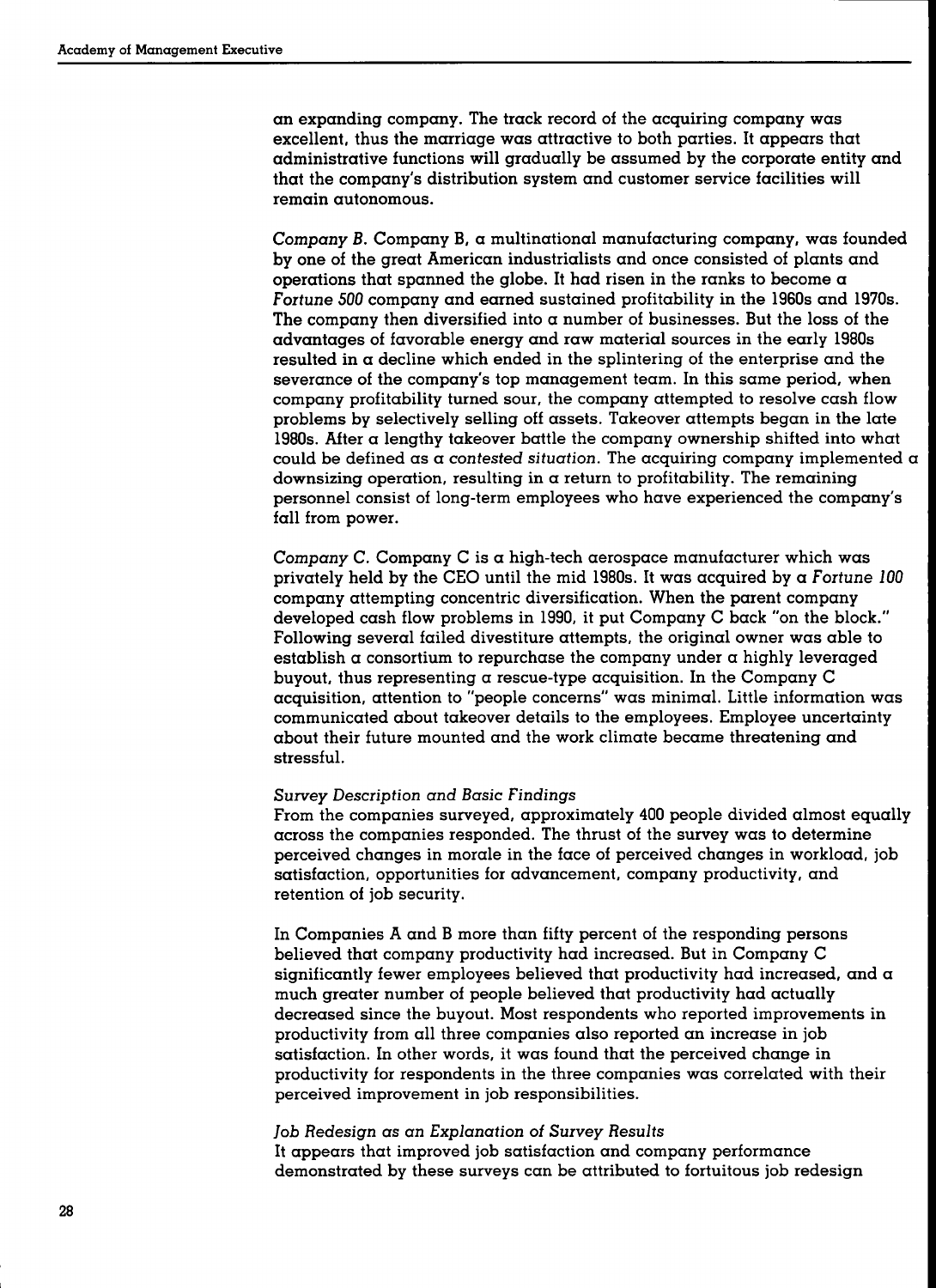changes. In many cases the excessive layers of management, turf protection, and jurisdictional disputes that had developed over the years prevented job satisfaction. The "bulldozing" of department lines and downsizing which occurred with an accompanying removal of layers of management produced an improvement in job content for many respondents. Employees in Companies A and B believe they are better utilized and more effective since the ownership change.

*Preparation for Change as an Explanation of Survey Results* The company that acquired Company A was very experienced in acquisitions and perhaps for this reason gave greater attention to people concerns during the change than did Companies B and C. The method of communicating the Company A acquisition was more carefully planned than in the other two companies and it was publicized well in advance of the change. Monitoring employee attitudes began early and has continued.

Company B had been unprofitable for  $\alpha$  number of years and the struggling company sold assets to remain liquid. Moreover, the acquisition became  $\alpha$ hostile takeover that was resisted for a number of months, generating extensive publicity. Therefore, Company B employees could easily see the impending change and prepare for it.

In Company C, the ownership change surfaced quickly and was accompanied by a great deal of uncertainty. A number of potential suitors were interested in the company and the confidential nature of such bids mandated that employees be kept in the dark. Rumors about potential owners were rampant. Even when  $\alpha$ former owner of the company regained control through  $\alpha$  successful bid, information about the ownership change was not effectively communicated to employees.

A majority of respondents from Companies A and B indicated that they heard about their buyout through formal company channels—their boss or a company announcement. Conversely most Company C employees reported that they heard through a co-worker (the company grapevine) or from some source outside the company. A significantly higher number of Company C employees felt that the company withheld information and misled them.

It is difficult to discern perfectly the causes for the varying perceptions of respondents to this survey. As noted, the reasons for the acquisitions were different, and the manner of implementation of each acquisition was different. However it appears that the significant attitudinal differences on the survey for Company C employees may be partially explained by the differences in preparation for ownership change in the three companies. One thing does seem certain. Morale in Companies A and B, for managers and professionals retained, was well preserved and even improved for some employees, during the ownership change. Such was not the case for Company C. For these reasons we are stimulated by the survey to discuss from our experiences, our research, and the recommendations of others the way in which morale and motivation of managers and professional employees can best be maintained when a merger or acquisition is planned.

**The Steps in Maintaining Morale of Survivors During a Merger or Acquisition** The effect on remaining employees after acquisitions and mergers, as viewed by this survey, would suggest that ownership transition, justified on the basis of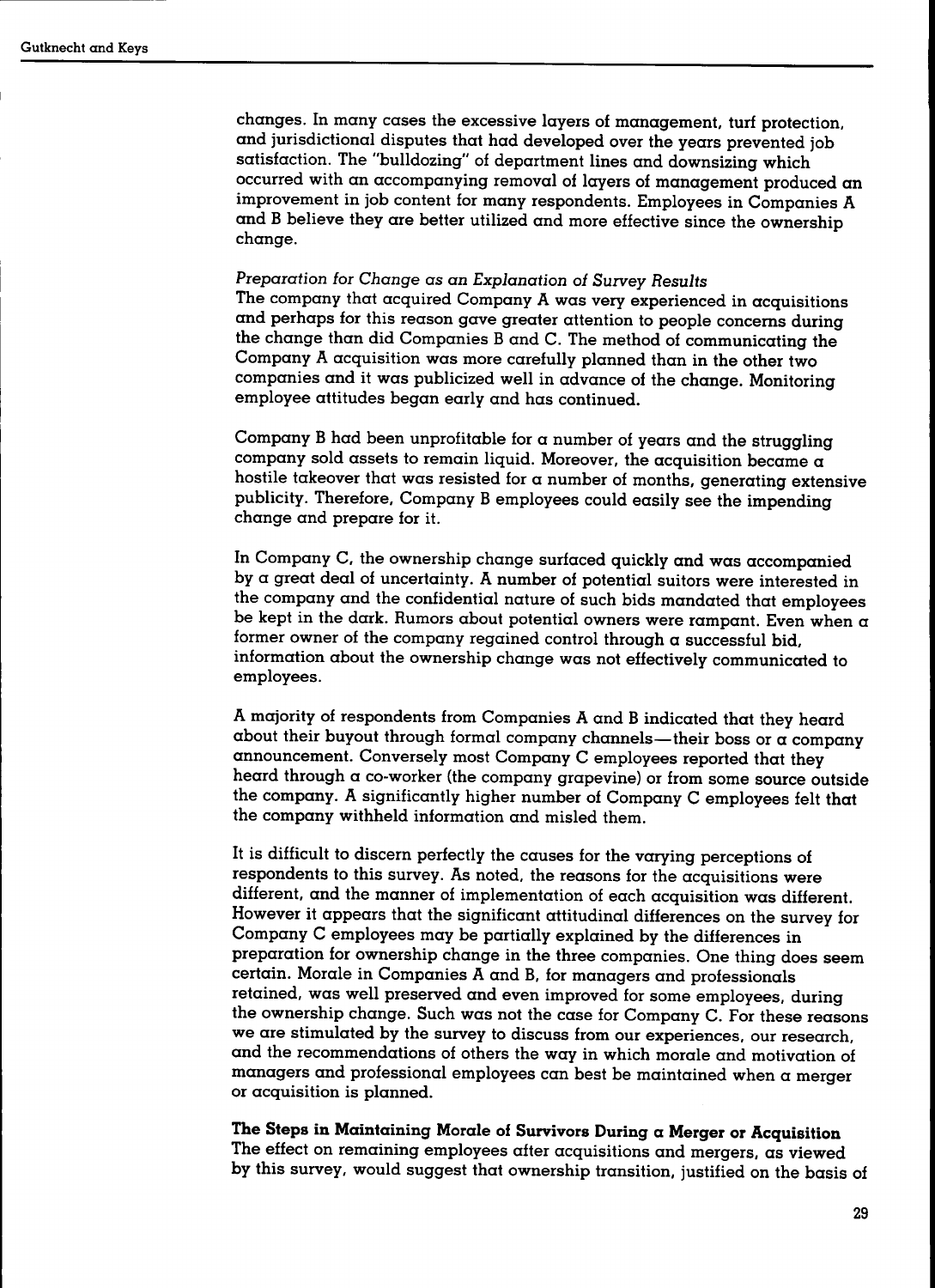financial reasons, can also be conducted in such a way as to maintain or even improve employee morale for survivors. However, some firms engaging in acquisitions are concerned about the continuance of the acquired firm as  $\alpha$ going concern, while others prefer to acquire firms but keep hands off operations. The former are characterized by what Siehl and Smith call a strategy of "pillage and plunder," illustrated by Texaco's takeover of Getty Oil simply for the purpose of replenishing depleted reserves.<sup>6</sup> Using  $\alpha$  colorful metaphor of "romance, courtship, and marriage" to describe acquisitions, these same authors suggest that two of the latter type strategies are unlikely to call for much integration of acquired firms. The first strategy, "one night stands," describes purchases for portfolio management purposes only, exemplified by the Beatrice Food acquisitions of the 1980s. Another relationship, more like "courtship/just friends," is illustrated by acquisitions like Twentieth Century Fox's acquisition of Aspen Ski Corporation. In cases such as these, purchases are made for diversity only and buyers usually leave the acquired firms alone for a number of years at least.

For the remainder of this article we are primarily concerned with an effective acquisition process which has been aptly captioned "love and marriage," a buyout or merger with the intent of leading to total integration of the management, organization, and product lines of the acquiring and acquired firm.<sup>7</sup>

## *Steps for Implementing Ownership Change that Improves Morale* The data obtained from our survey, the literature, and our experiences suggest that there are four key steps to establishing an effective acquisition plan.

- Communicate the impending change as soon as negotiations will allow.
- Develop a new strategic plan and share it with both acquired and acquiring company employees as soon as possible.
- Become flexible and creative with necessary job changes. Soften the blow for victim employees in every way possible.
- Invest in the development and retraining of the survivors.

#### Communicate *the Impending Change*

Meetings with employees, factual press releases, and accurate communication with local communities, suppliers, customers, and shareholders can do much to dispel rumors and anxiety during an acquisition. Unfortunately top management, when faced with uncertainty, often cloisters itself, cancels traditional plant or office rounds, and prompts rumors and anxiety that are unwarranted. This process is captured succinctly by Marks, who indicates that during mergers and acquisitions "CEOs and other senior executives are surrounded by investment bankers, lawyers, and other professionals who are paid to make a deal happen, not to make it work."<sup>8</sup> However, experience shows that it is important to increase communication and top management-employee interaction during the change. Employees desire to know what is being planned, as well as why drastic moves such as downsizing or layoffs are necessary. Shortly after Esmark's takeover of Norton Simon, Esmark's CEO, Donald Kelly, talked to more than 100 Norton Simon headquarters staff people. Kelly informed them that a number of holding-company staff positions would be eliminated simply because he could not maintain dual staffs. While the blow was softened by a generous severance pay plan and special performance bonuses for assistance in the integration of the two companies, Kelly's honest, straightforward treatment of the threatened staff seemed to maintain a much

*Unfortunately top management, when faced with uncertainty, often cloisters itself, cancels traditional plant or office rounds, and prompts rumors* **and anxiefy that are** *unwarranted.*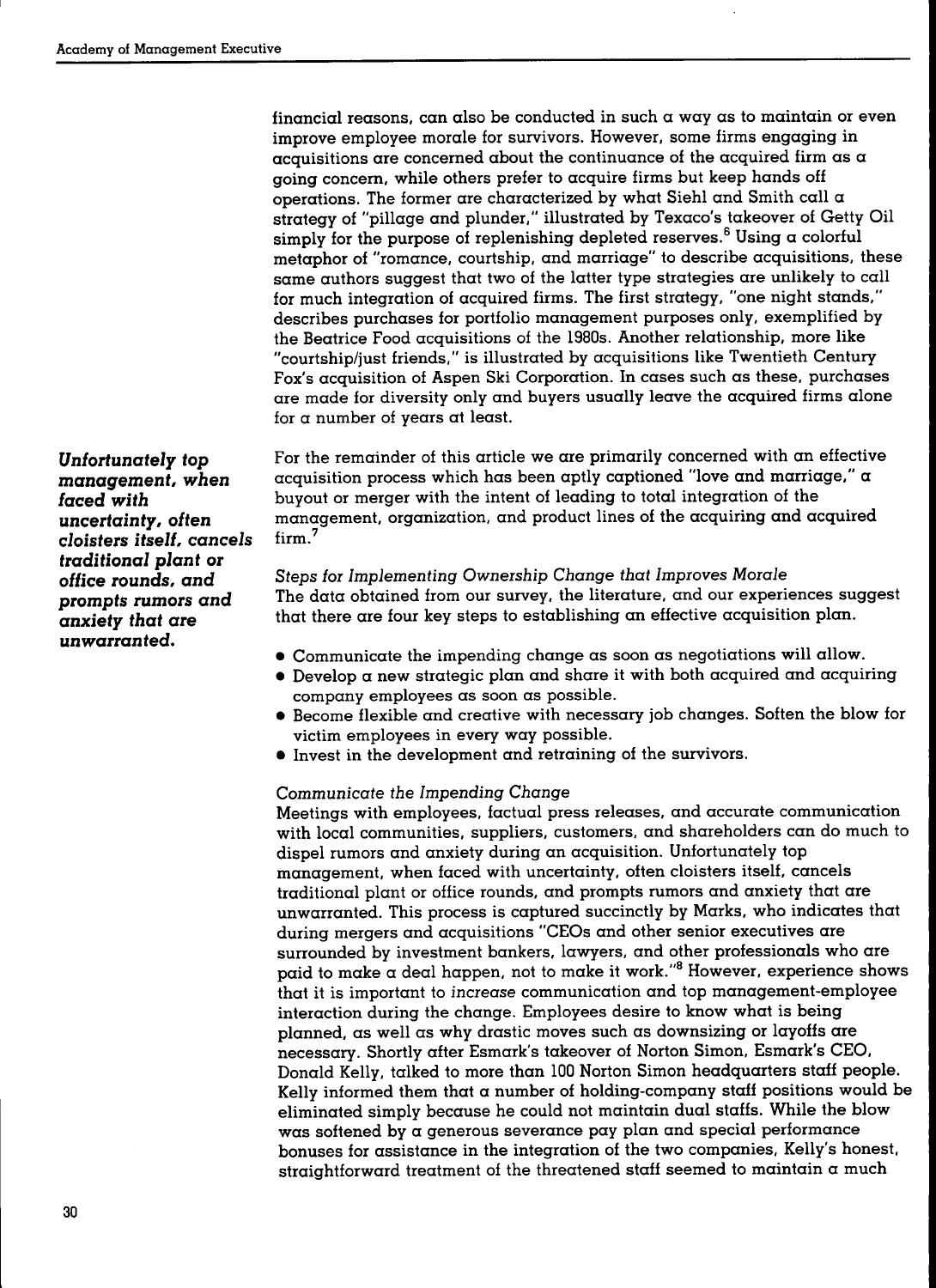better relationship among remaining employees of the two companies than would have occurred without the interviews.<sup>9</sup>

One company, upon finding that definite announcements were legally and strategically prohibited early in the negotiations, organized managerial listening sessions. Managers were initially taught skills to prepare them to gather relevant information for use once communications were opened up. Next, weekly rap sessions were held over lunch during which management simply listened to employee problems and concerns. This courtesy improved employee attitudes and satisfied some of their needs for further communication.<sup>10</sup>

In a takeover, where retention of key personnel is desired, mixed signals should be avoided. The following description of the Steel Company acquisition of Petro illustrates the folly of ambiguous communications: $^{11}$ 

*In fact, the expertise was a major reason for the acquisition. Terminations and layoffs of other personnel, however, sent mixed messages to the very people Steel Company hoped to keep. The most talented left the company voluntarily to avoid being fired. Thus, the acquirer bought the firm but without the experts that made the firm desirable* in *the first place.*

After a change, top management must continually monitor employee attitudes and feelings. Allowing human resource departments to administer periodic surveys may provide the factual information necessary to stay abreast of rapidly changing attitudes and morale. Successful communication attempts begin as face-to-face relationships with key managers and conclude with general memoranda, videotapes, brochures, newsletter articles, and telephone hot lines.<sup>12</sup>

# Deveiop a New Strategic Pian and Communicate *It*

Strategic plans already in place seldom work for a merged relationship. For this reason management should develop, before the transition,  $a$  new plan that incorporates the dominant company's strategies. During or soon after an acquisition, employees from both acquired and acquiring organizations must be informed of the new strategy that has been devised.<sup>13</sup> If major changes are presented as part of an integrated strategy, they are much less likely to be perceived as capricious behavior directed toward a conquered group.

The clash of cultures from merged companies, especially international mergers and buyouts, may make the consolidation of strategies difficult. Once the merger process begins, teams incorporating members from both companies should be formed and used to bridge communication among employees in both the acquired and acquiring firms. Periodic meetings with middle managers and the executive staff can do much to ease the transition.

One consulting firm dealing with the most difficult of culture clashes- $-\alpha$ Japanese buyout of an American firm—held seminars to improve awareness of the cultural and human resource dynamics of the acquisition. The goal was to retain the best of both strategies, in this case the financial rigor of the Japanese company, without sacrificing the aggressive marketing orientation of the U.S. company. A process called "intergroup mirroring" was used. Participants were organized into prior company groups and asked to describe their view of themselves and how they thought their corresponding company counterpart

0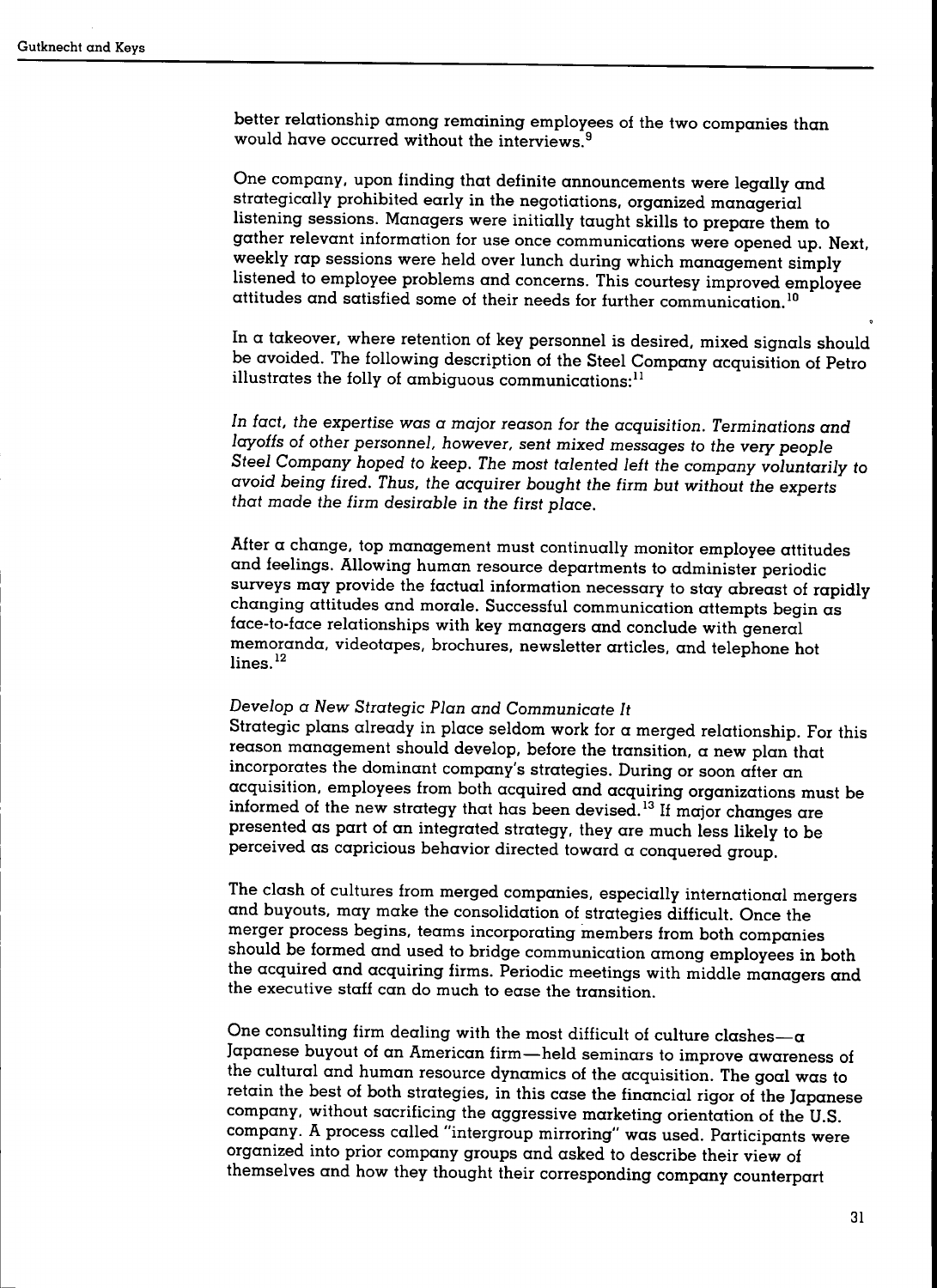*Research shows that the more* **successful** *downsizers analyze areas designated tor consolidation and redesign the organization to eliminate unnecessary functions, hierarchial levels, divisions, and groups.*

perceived them.<sup>14</sup> Through an extensive development of this process of "intergroup" activity the best of both strategies was preserved.

One element of strategic planning often left ambiguous is the human resource plan for the total work of the company after downsizing and layoffs. Frequently employees at all levels will be working more hours, doing more work with fewer employees, and experiencing considerable stress. As an example. Control Data Corporation has downsized and restructured during the past several years, cutting the number of employees from 60,000 to 12,000. "Although survivors initially worked overtime to pick up the slack," said one CDC manager, "they're no longer willing to do that." The only motivator left in such circumstances is fear. 15

Merger and acquisition planners can learn from previous downsizings, whether for mergers or business downturns. Research shows that the more successful downsizers analyze areas designated for consolidation and redesign the organization to eliminate unnecessary functions, hierarchial levels, divisions, and groups. GE's Jack Welch, referred to as "Neutron Jack" for eliminating some 100,000 jobs since the 1980s, has mastered the art of redesign to eliminate work, not just jobs. GE uses a process called "work-out," marshalling ideas from employees and other companies and focusing reorganizational energy on doing less work to accomplish the same tasks. Sea Land Services, Inc., the Edison, New Jersey-based shipper, chose to meet Asian competition challenge by developing a business plan that flattened the organization structure and tapped hourly employees for ideas to simplify production processes. Sea Land added another important element to strategic human resource planning for downsizing—the reevaluation of all employees and jobs. The total organization was reassessed and all employees required to requalify for their jobs.<sup>16</sup>

Be *Flexible and Creative at Managing Job Changes*—*Soften the Blow* As previously noted, the majority of acquisitions include some layoffs and transfers of managers, including senior executives, and almost all require significant job alterations. Cabrera believes that the consequences of these changes are so unfortunate that we need a corollary to Murphy's Law to prepare for them: "The end of one man's deal is the start of another's ordeal."<sup>17</sup> Some companies, perhaps sensitive to this new law, have preserved reputations as caring employers, even while managing layoffs and cutbacks. Hewlett-Packard, faced with hard times in the 1970s, chose  $\alpha$  ten percent pay cut for every employee from president to lowest paid employee, rather than a layoff.  $^{18}$  During one layoff period Kodak made all company office services available to their employees being terminated. An outplacement officer was appointed fo facilitate the development of resumes, mailings, contacts, and other helpful transitional services.

Early retirement offers have been amazingly successful, sometimes to the detriment of staffing. Dupont, anticipating that 6,500 employees would accept an early retirement offer, was bombarded with more than 13,000 acceptances.<sup>19</sup> For this reason, unnecessary jobs should be targeted for elimination rather than making across-the-board cuts. Successful early retirement programs usually offer employees a smaller actuarial reduction in retirement benefits, additional age or service credits, and other non-pension benefits such as one-time payments or post-retirement health care benefits. Southwestern Bell expects their early retirement program to save the firm \$60-110 million in 1992, even though they will be enhancing pension benefits by as much as thirty percent for those who participate. $^{20}$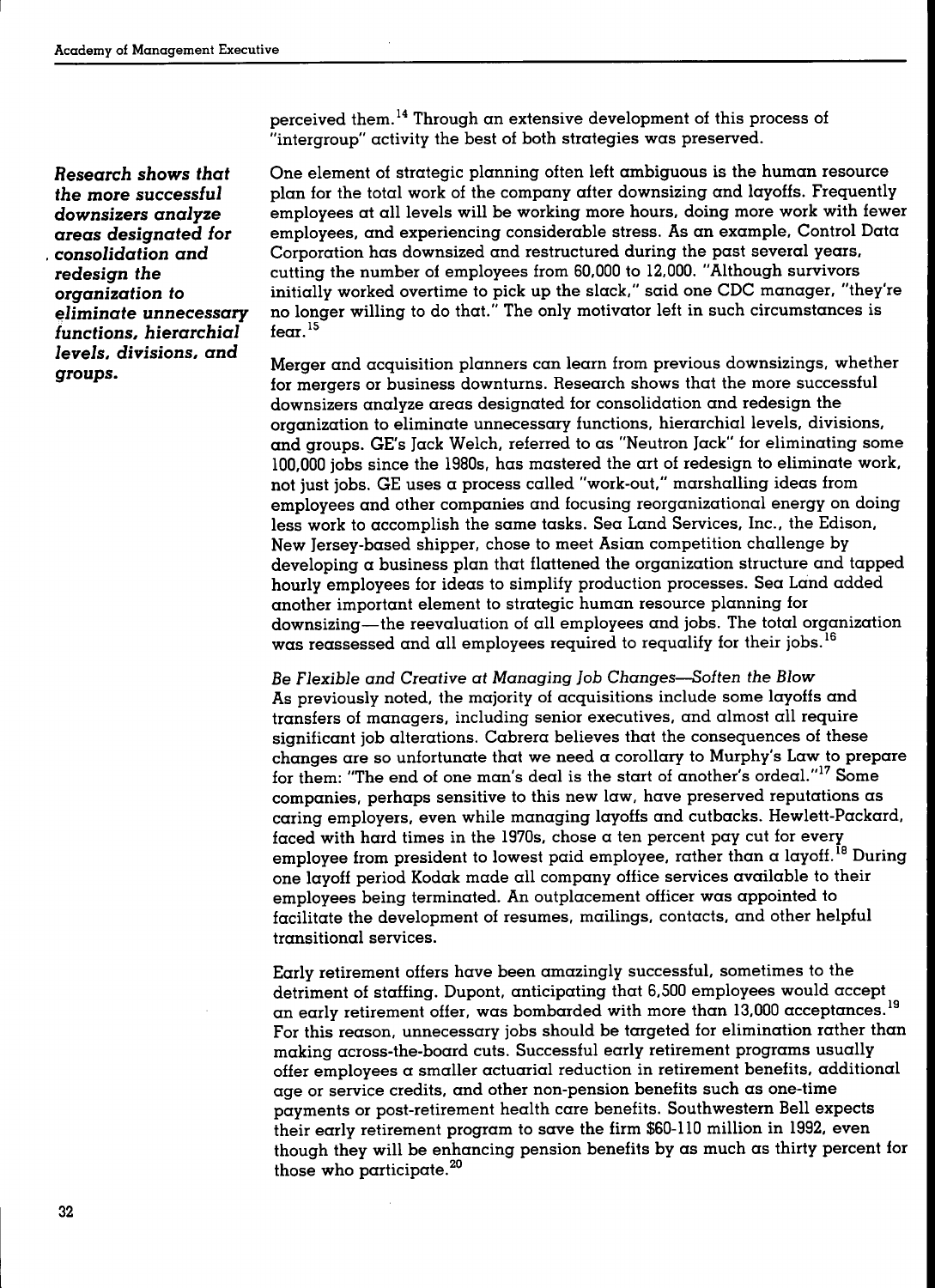Companies with strong stock option plans may find themselves in excellent positions to implement early retirement buyout of key executives. Stock value often increases during a buyout, thus making it less expensive to sweeten the buyout deal. During the buyout of NCR, stockholders saw the value of their shares rise from \$48 to \$110 per share from the time the buyout was first proposed by AT&T. These stock price increases, plus  $\alpha$  "pewter parachute" clause that allowed him to be compensated due to the takeover, persuaded CEO Exley of NCR to shift from "blasting" AT&T to the role of transition consultant and spokesman for the newly combined company.<sup>21</sup>

**Treating** *displaced executives iairly is not altruistic, but instead may be a critical survival tactic.*

Firms can be creative in replacing jobs eliminated with contract-out work or with new value-added positions. Harley-Davidson, when faced with a severe threat from Japanese competition, sought company union assistance and was able to develop an "in-sourcing" program that created jobs for work previously done by suppliers. For years IBM has attempted to avoid layoffs by using transfers, although this option alone failed to satisfactorily accommodate their last cutback. Polaroid and Pacific Northwest have avoided outright layoffs by encouraging unpaid leaves of absence for specific periods with jobs guaranteed at the end of the crisis period. As have a number of firms, both have used mandatory redeployment to reduce the number of lower paying jobs. $^{22}$ 

Often top executives are treated with the least respect during takeovers. Treating displaced executives fairly is not altruistic, but instead may be  $\alpha$ critical survival tactic. Irate executives can cause considerable difficulty during the transition period, even when operating from their homes, and since they tend to relocate in positions in the same general industry, the terminating company may face them as future customers, suppliers, or competitors. $^{23}$  It is wise to bank all of the good will possible under such circumstances.

Interestingly, some companies with excellent employee relations are building in requirements for the previous considerations in case  $\alpha$  takeover should occur. For example, Kodak created what has been called  $\alpha$  "tin parachute" plan to protect employees in case of a hostile takeover, guaranteeing severance pay, health and life insurance benefits, and outplacement services.<sup>24</sup>

#### *Invest in the Development and Retiaining* of Survivors

Firms engaging in downsizing are understandably reluctant to spend money on training and development; after all, they must show early some organizational cost savings to justify radical changes. But the changing corporate strategies, culture clashes, and organizational uncertainties brought about by ownership shifts dictate an urgent need for employee development and retraining, especially in the management ranks. To explain the way in which this can be done successfully, the experiences of two companies will be reviewed briefly. In both cases the companies wisely chose to orient acquired companies to new corporate strategy by linking strategy to management development activities.

The first case describes management development activities at Allied-Signal Corporation, a company that made forty-five major acquisitions during a six-year period. One of these, the acquisition of Bendix in 1983, was described by *Fortune* as "an almost textbook case of a successful integration." During the days of both Allied and Bendix staffs, a human resource director initiated an integrated process of preparing a three-step program for management development, including the following steps:<sup>25</sup>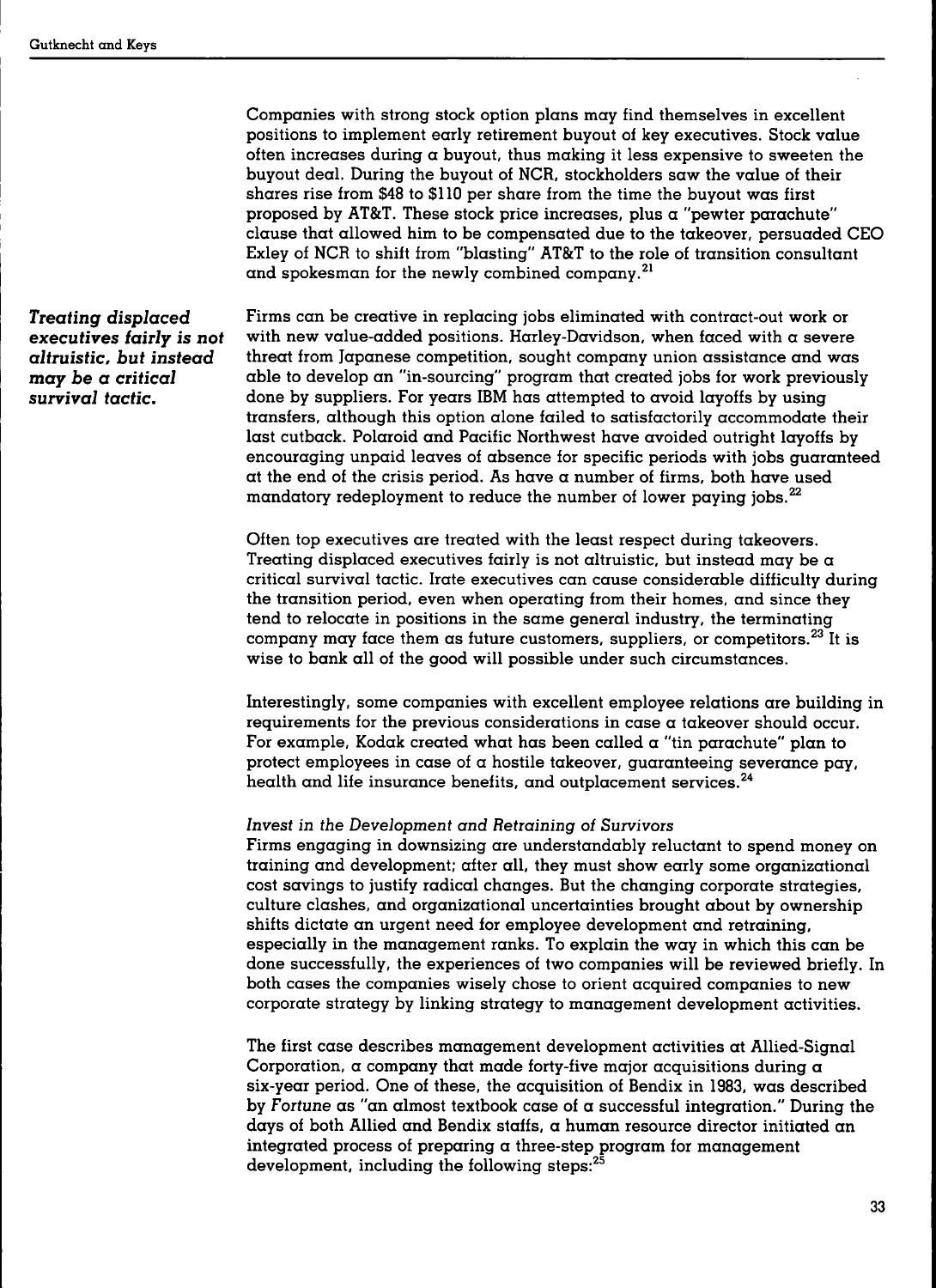- an external survey conducted to improve the company knowledge base and to review policies of other leading companies;
- an internal needs analysis, including an audit of existing management development programs within Allied and Bendix. (Both companies had developed entrenched programs that were a part of their existing cultures.) Key managers were interviewed to develop new programs that reflected the needs of the newly combined organization and to reinforce values appropriate for the combined organization.
- the appointment of management development program managers and executive development steering committees to evaluate the completed work and insure its usefulness and applicability to the new company. This program used  $\alpha$  healthy balance of line managers to maintain relevance and integrate cultures and outside management development experts to bring in objectivity and prevent the duplication of mistakes made by other companies.

The second case illustration comes from an experience with ARCO Oil and Gas, ARCO Transportation, and ARCO Alaska following a series of mergers, reorganizations, and downsizing operations. The focus was on assisting middle managers, according to James A. Middleton, president of ARCO Oil and Gas, to "move out of their functional thinking and integrate the business. . . .<sup>"26</sup>

In the ARCO program the three corporate presidents travel to several sites yearly, meet with approximately thirty middle managers, review the results of  $\alpha$ week-long management development program, evaluate their action plans, and engage in personal interviews. The work of the entire week is built around an informal case written by the Director of Planning, Tom Urban, from interviews with Middleton and includes concerns and thoughts difficult to express in  $\alpha$ formal presentation. The managers spend one week with teams studying the case, concurrently moving through personal assessment and development projects, and reflecting on the match between their skills and company needs.

Concerns of these teams are presented to the presidents on Fridays, along with questions about company operations (Why did we utilize this type of financing? Why are we continuing with this appraisal system? and so on). Lists of items these managers can perform for the company are also presented, along with  $\alpha$ very important list of hurdles and barriers to success which managers want the company to remove. Presidents listen patiently, respond candidly, and observe much about middle management thinking and behavior. Managers appreciate the opportunity to cut straight to the top of the organization with their feelings and concerns—but the week's format keeps them constructively oriented toward goals. Jim Middleton said in summarizing: $^{27}$ 

We *have made several ladical changes in* our organization in *the past few years, and this program* is *helping us reestablish credibility with our employees. We have tried communicating fully, even "over-communicating." We often use these sessions to introduce new ideas or changes. It is amazing how such a small group of influential managers can spread the word of an impending change and help us pave the way. As this program has evolved . . . our middle managers have accepted more sense of responsibility. . . . This program is allowing us to teach middle managers to think like executives.*

#### **Summary**

The effects of mergers and acquisitions are widespread and pervasive and require a planned integrated approach for success. Downsizing usually results.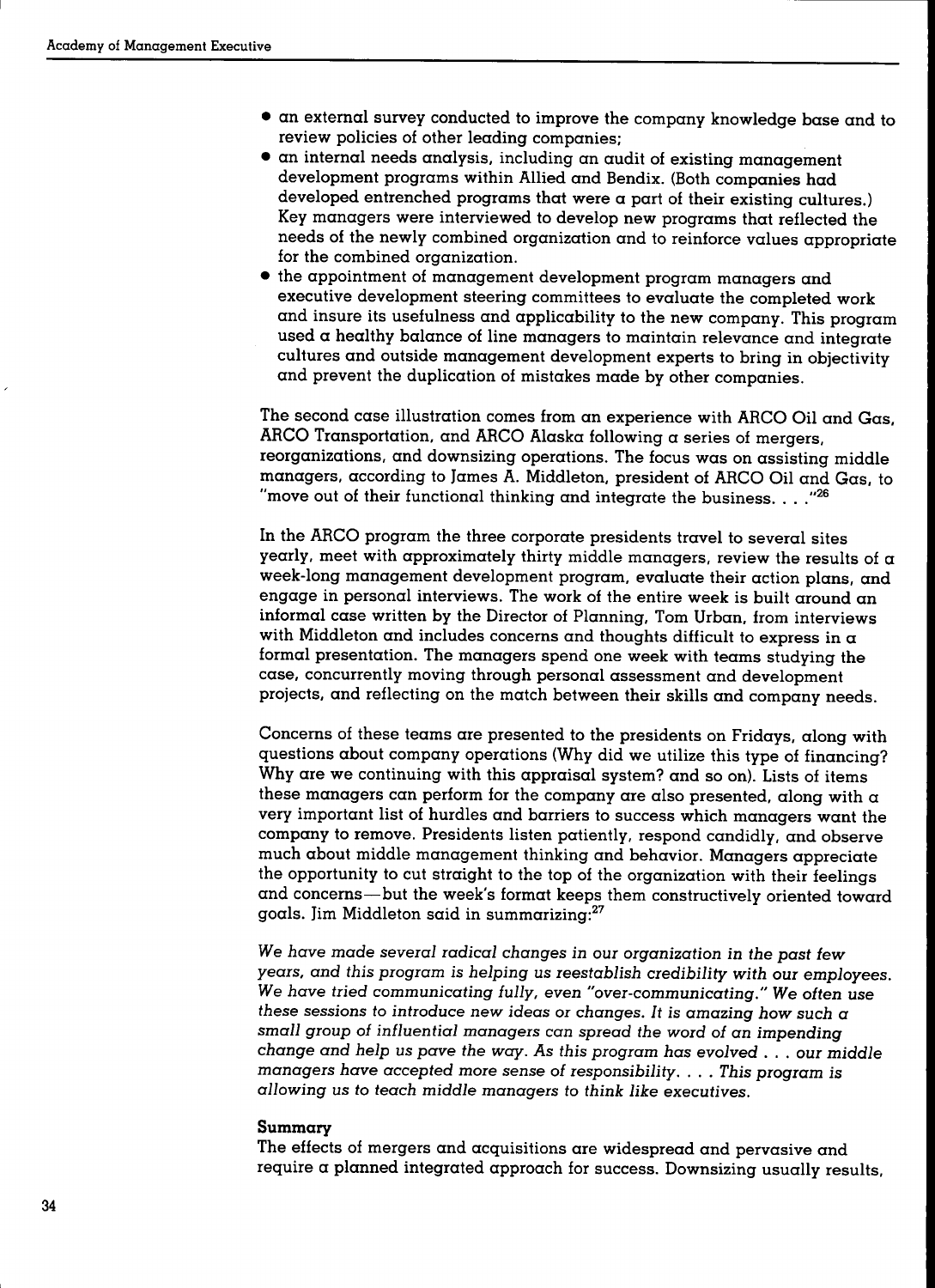colleagues are often displaced, old strategies are no longer effective, and for most firms, a single integrated and focused culture must emerge. Communications before, during, and following the organizational changes must be highly effective. The new strategy to be implemented must be devised early and must be implemented through extensive management development efforts. Perhaps most of all, trust and loyalty to the organization must be preserved by demonstrating that changes made have relevance and that the new resulting organization will operate more effectively and efficiently. Organizations combined for relevant financial reasons can be successful at maintaining, perhaps even improving, morale and motivation of survivors, if the research and experiences of others are carefully utilized.

Endnotes <sup>1</sup> D. Jacobs, "Maintaining Morale During and After Downsizing," Managemenf *Solutions,* April 1988, 5-13.

> For  $\alpha$  discussion of behavioral problems initiated by various types of mergers see J.S. Pappanastos, L.T. Hillman, and P.A. Cole, "The Human Resource Side of Mergers," Business, July-September 1987, 3-11; M.L. Marks and P. Mirvis, "Merger Syndrome: Stress and **Uncertainty,"** *Mergers and Acquisitions,* Summer 1985, 50-55; and M.L. Marks and P. Mirvis, "Merger Syndrome: Management by Crisis (Part ID," *Mergers and* Acquisitions, Summer 1985, 70-76. The examples are from: J. Savage, "HP/Apollo Duet Not Yet in Tune," *Computerworld,* April 1990, 1, 109; M. O'Barien, "AT&T Launches Proxy Battle for Control of NCR," Computerdata, January 1991, 1-2, 10 (Quote from p. 2).

<sup>3</sup> J. Brockner, "The Impact of Layoffs on the **Survivors,"** *Supervisory Management,* **February** 1986, 4.

\* T. McCarroll, "Icahn's Tar Baby," Time, August 1992.

' A formal report of the survey methodology discussed is available in the following papers: J. Gutknecht and G. Murkison, "Acquisitions, Takeovers, and Mergers: Impact on Turnover," *Proceedings of The International Academy of Business Disciplines,* April 1992, Washington, D.C., 209-214; and L.M. Bleicken, and J. Gutknecht, "The Relationship of Age and Acceptance of Merger and Acquisition Activities," 1992, Working Paper: Georgia Southern University.

 $<sup>6</sup>$  For an article that explains ways to link</sup> buyout strategies with behavior, see: C. Siel and D. Smith, "Avoiding the Loss of Gain: Retaining Top Managers in An Acquisition," Human Resource Management, Summer 1990, 161-185.

**'** *Ibid.*

° M.L. Marks, "Merger Management HR's Way," *HR Magazine,* May 1991, 60-66.

 $<sup>9</sup>$  For an excellent discussion on downsizing</sup> alternatives, complete with company examples, see: R.M. Tomasko, "Downsizing: Layoffs and **Alternatives,"** *Compensation and Benefits Review,* July/August 1991, 19-32.

<sup>10</sup> Marks, op. cit.

<sup>11</sup> A. Buono and J. Bowditch, The Human Side *of Mergers and Acquisitions* **(San Francisco, CA:** Jossey-Bass, 1989) 191.

<sup>12</sup> E.A. Gall, "Strategies for Merger Success," *The Journal of Business Strategy,* **March-April** 1991, 26-29.

 $^{13}$  For a discussion of cultural clashes during acquisitions and approaches to dealing with them, see: A. Imberman, "The Human Element of Mergers," *Management Review,* June 1985, 35-37.

<sup>14</sup> Marks, op. cit.

<sup>15</sup> C. Lee, "After the Cuts," Training, July 1992, 17-23.

**'^** *Ibid.*

*"* J.C. Cabrera, "Playing Fair With Executives Displaced After a Deal," *Mergers* & Acquisitions, September/October 1990, 42-46,

Quote p. 42.

<sup>18</sup> Tomasko, op. cit. **'=** *Ibid.*

<sup>20</sup> H. Flur and L. Stewart, "When to Open the Window of Opportunity," Compensation and *Benefits Management,* **Winter 1991, 56-59.**

*^'* R. Karpinsky, "AT&T and NCR: The Deal is Done," Teiephoney, May 1991, 16, 18.

<sup>22</sup> Tomasko, op cit.

*^* Cabrera, op. cif., 46.

*^\** R.H. Rosen and L.L. Berger, *The Healthy Company* (New York, NY: Tarcher/Perigree), 122.  $^{25}$  R. Fulmer, "Meeting the Merger Integration

Challenge with Management Development," *Journal of Management Development,* **1986,** 7-16; See also H. Carol, "What Is the Role of HRD in a Merger?" Training and Development *Journal,* April 1986, 18-23.

<sup>26</sup> Personal communications with executives. <sup>27</sup> Personal communications with executives.

About the Authors John E. Gutknecht is director of graduate studies and associate professor of management at Georgia Southern University. He served as past CEQ of Kaiser Agricultural Chemical Company and has been the general manager or operations manager of five different companies. He holds an M.B.A. from Louisiana State University and attended the Harvard Program for Management Development. He consults widely and frequently conducts management development programs.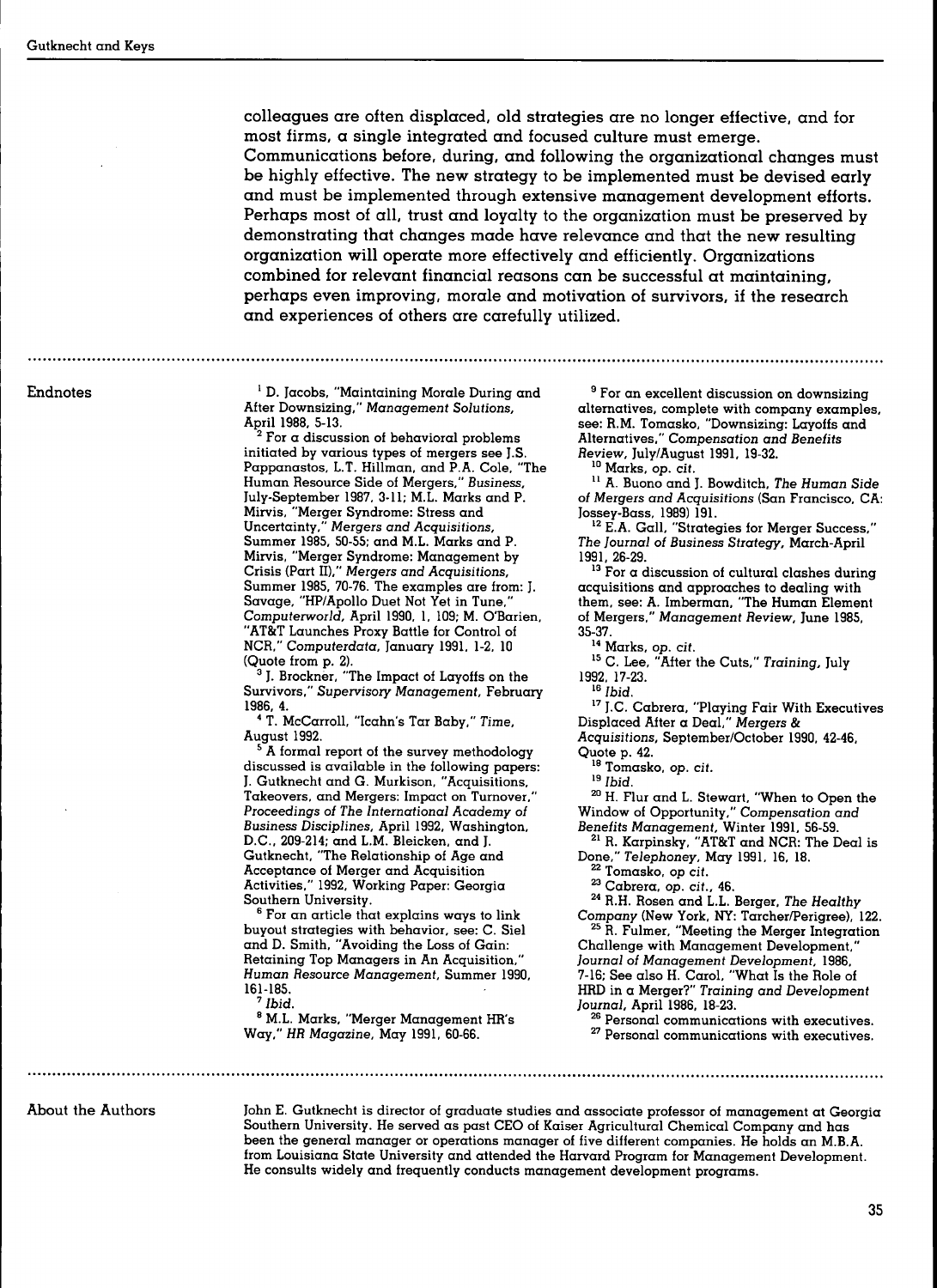J. Bernard Keys is Callaway professor of business and director of the Center for Business Simulation at Georgia Southern University. He is the president of the Southern Management Association and editor of *The Journal of Management Development.* He is the author of seven books and numerous publications, including articles in *The Academy of Management Executive, The Academy of Management Review,* and California *Management Review,* which have been reprinted numerous times. He conducts consulting and research projects throughout the world on strategy and behavioral linkages often utilizing simulations.

For permission to reproduce this article, contact: Academy of Management, P.O. Box 209, Ada, OH 45810